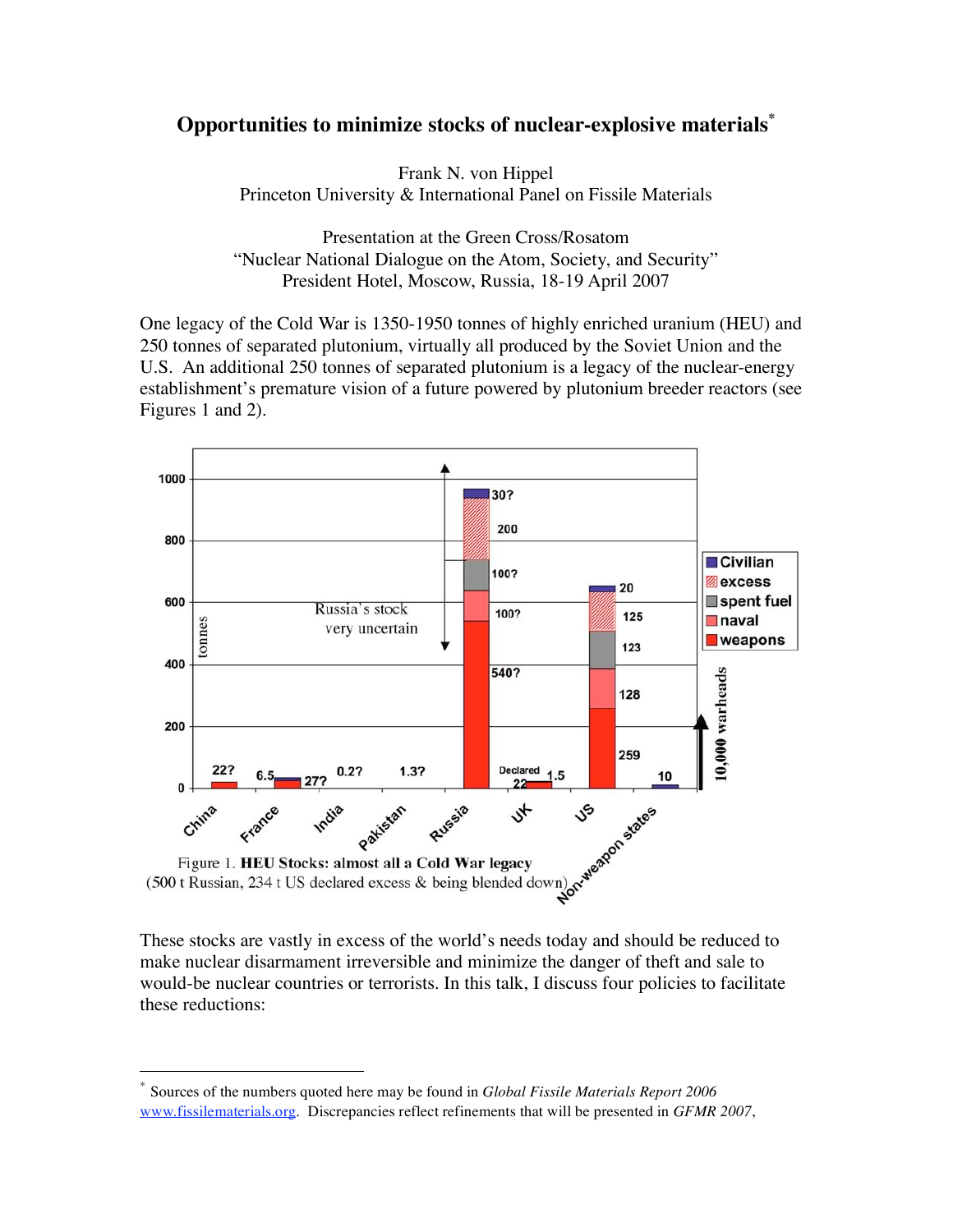

- 1. Russia & U.S. should reduce their weapons stocks of HEU and plutonium to reflect their warhead reductions;
- 2. Russia, U.K. & U.S. should fuel their next-generation nuclear-propelled ships and submarines with low-enriched uranium (LEU) fuel, as France is beginning to do;
- 3. Reprocessing should be discontinued where there is no near-term use for separated plutonium; and
- 4. Needed HEU-fueled research reactors should be converted to LEU and unneeded ones decommissioned.

**Reduce weapon stocks.** Because of the downsizing of their Cold War nuclear arsenals, Russia and the U.S. have stockpiles of fissile materials far in excess of what they need for weapons. Russia has declared 500 tonnes of HEU and 34-50 tonnes of plutonium to be excess of its military needs. The U.S. has similarly declared 234 tonnes of HEU and 45 tons of plutonium excess. The two countries are eliminating most of their excess HEU by blending it down to low-enriched uranium for use in power-reactor fuel. Their plutonium-disposition programs are stalled, however.

More weapons HEU and plutonium could be declared excess. If we assume that an average modern nuclear warhead contains 4 kg of plutonium and 25 kg of HEU and add an extra 20 percent for working stocks and research and development, it would require only about 30 tons of plutonium and 180 tons of HEU to support the stockpile of approximately 6,000 warheads that the U.S. expects to have in its active and reserve stockpiles in 2012. If Russia and the U.S. reduced to 1000 warheads each, they would only require 30 tons of plutonium and 5 tons of HEU each. (See Figures 3 and 4.)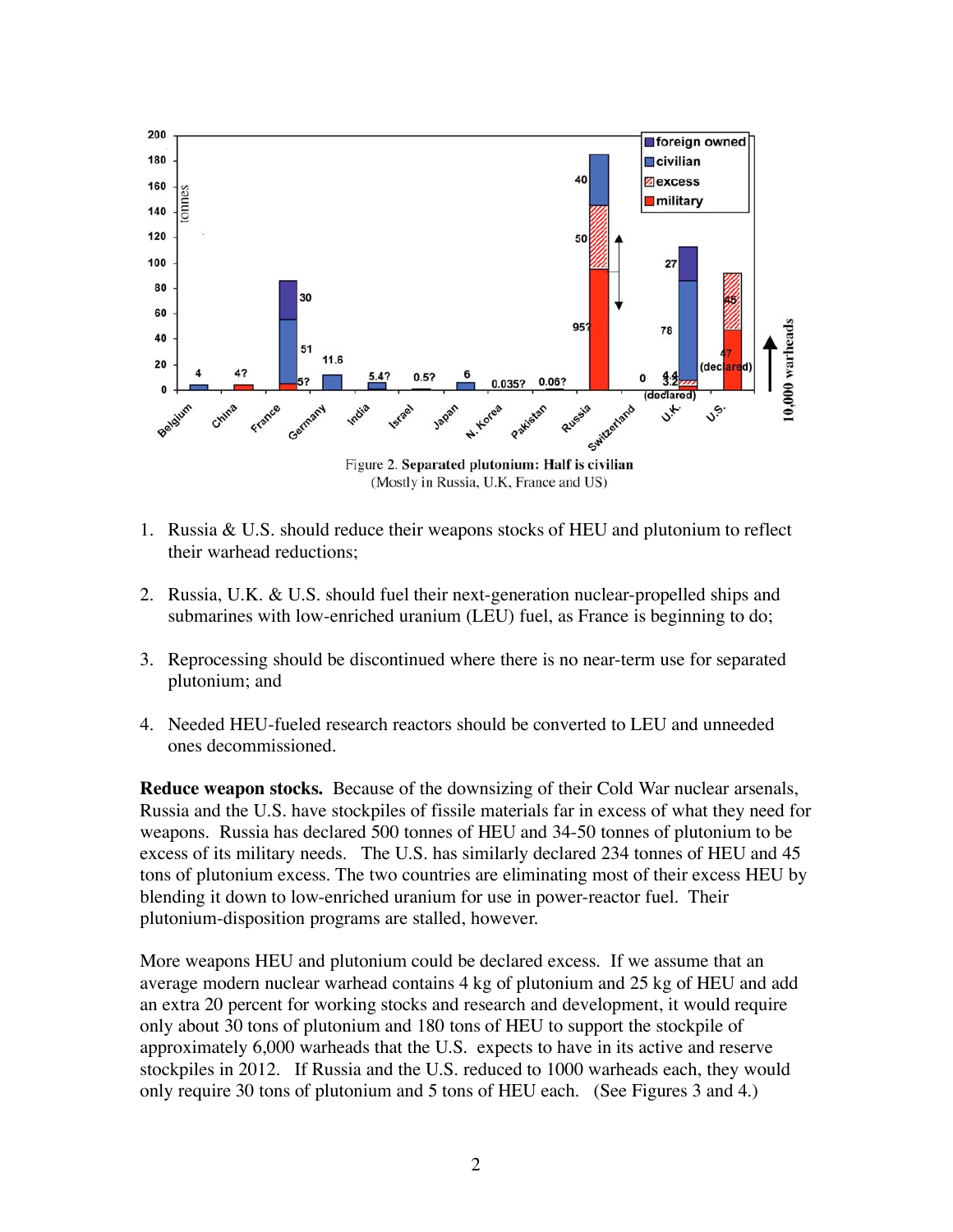

Figure 3. Global HEU stocks: What if Russian and U.S. military stocks reflected warhead reductions? (non-Russian/U.S. stocks total about 90 tonnes)

**Convert naval propulsion reactors to LEU.** The U.S. and U.K. fuel their naval propulsion reactors with weapon-grade HEU. Russia fuels its naval and icebreaker reactors with medium-enriched but still weapon-usable HEU. The U.S. has declared128 tonnes of weapon-grade HEU excess for weapons purposes but has placed it into a reserve for future use in naval-reactor fuel (see Figure 1). Russia presumably has a similar stockpile. (I have assumed 100 tons in Figure 1.) As the stockpiles of weapons materials are reduced, the naval stockpiles will become an increasingly large part of the HEU problem (see Figure 3). A simple way to eliminate this problem is to fuel future naval reactors with low-enriched uranium (uranium enriched to less than 20 percent U-235). France is already making this shift. Russia similarly has developed LEU fuel for the floating nuclear power plant that it has under construction. Since the reactor for this floating power plant is adapted from an icebreaker reactor, the icebreaker reactors could be converted – and perhaps Russia's nuclear submarines as well.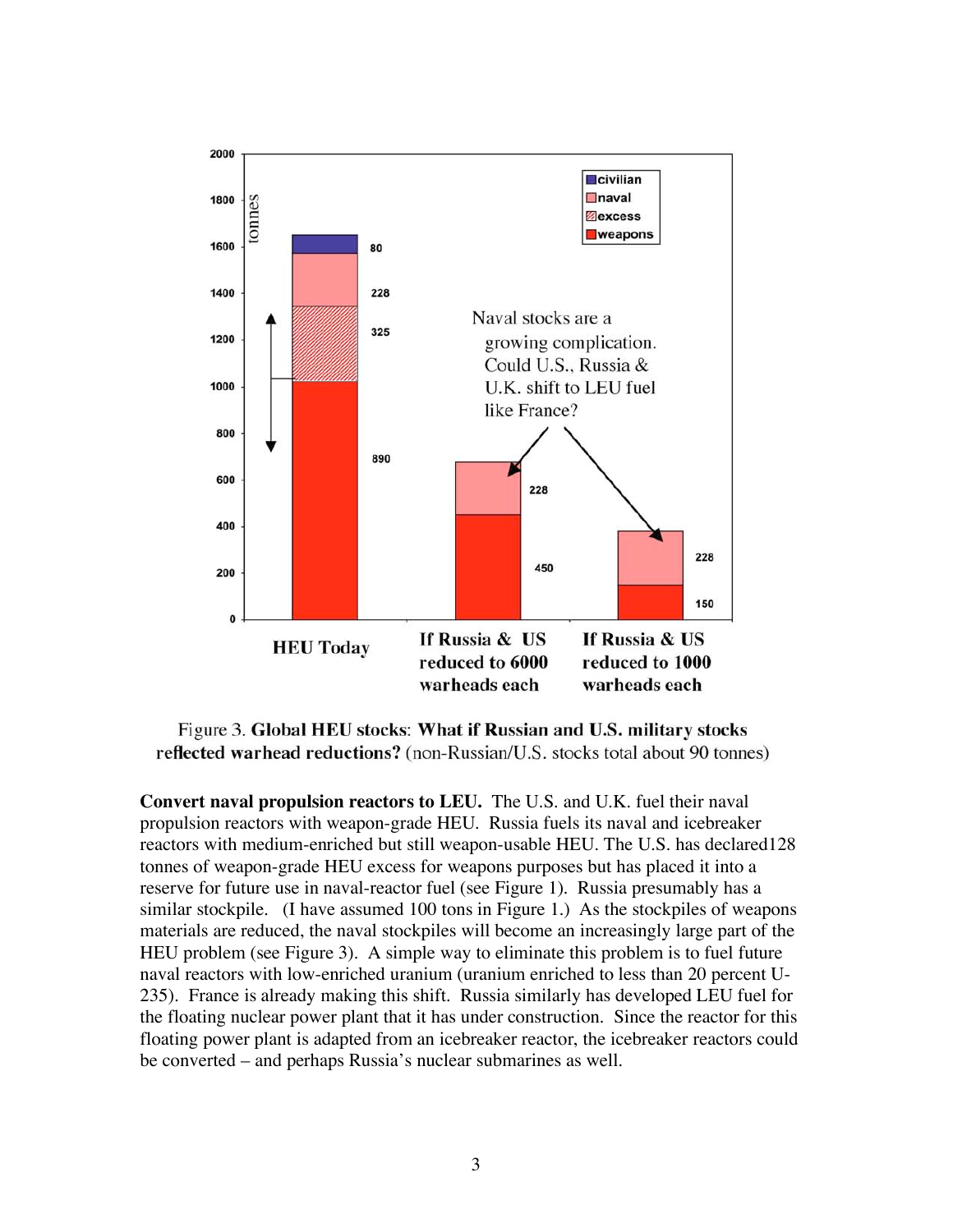The situation is a little more difficult for the U.S. and U.K. Unlike France and Russia, which refuel their reactors every 5-10 years, the U.S. and U.K. have developed reactors that have "lifetime" cores. The U.S. Navy insists that, to convert to LEU cores, it would have to return to a refueling cycle of every 15 years or so. Future submarines and ships, however, could be designed around reactors that have lifetime LEU cores.



Figure 4. Global Pu stocks: Potential for reductions (non-Russian/U.S. weapon stocks about 13 tonnes)

**Discontinue civilian reprocessing.** Reprocessing of power reactor fuel in most of the industrialized states was originally launched in the 1960s and 1970s in the expectation that plutonium breeder reactors would soon be built by the hundreds. Plutonium in the spent fuel of power reactors was therefore separated out to provide startup fuel for these breeder reactors.

In 1974, the proliferation dangers associated with this vision of plutonium fuel became obvious when India used the first plutonium that it separated out with U.S. assistance under the "Atoms for Peace" program to make a nuclear explosive. The U.S. cancelled its civilian plutonium program.

Other countries continued for some time, however. In some cases, as with Germany and Japan, exporting spent fuel to Britain and France to be reprocessed became a way to bypass their domestic anti-nuclear movements, which were making it impossible to establish central storage sites for spent fuel. This worked only for a decade or so, however, because Britain and France began to ship back to the countries of origin the solidified high-level waste that resulted from the reprocessing and central storage sites had to be found for this returning waste. The result is that Britain and France have lost virtually all of their reprocessing customers.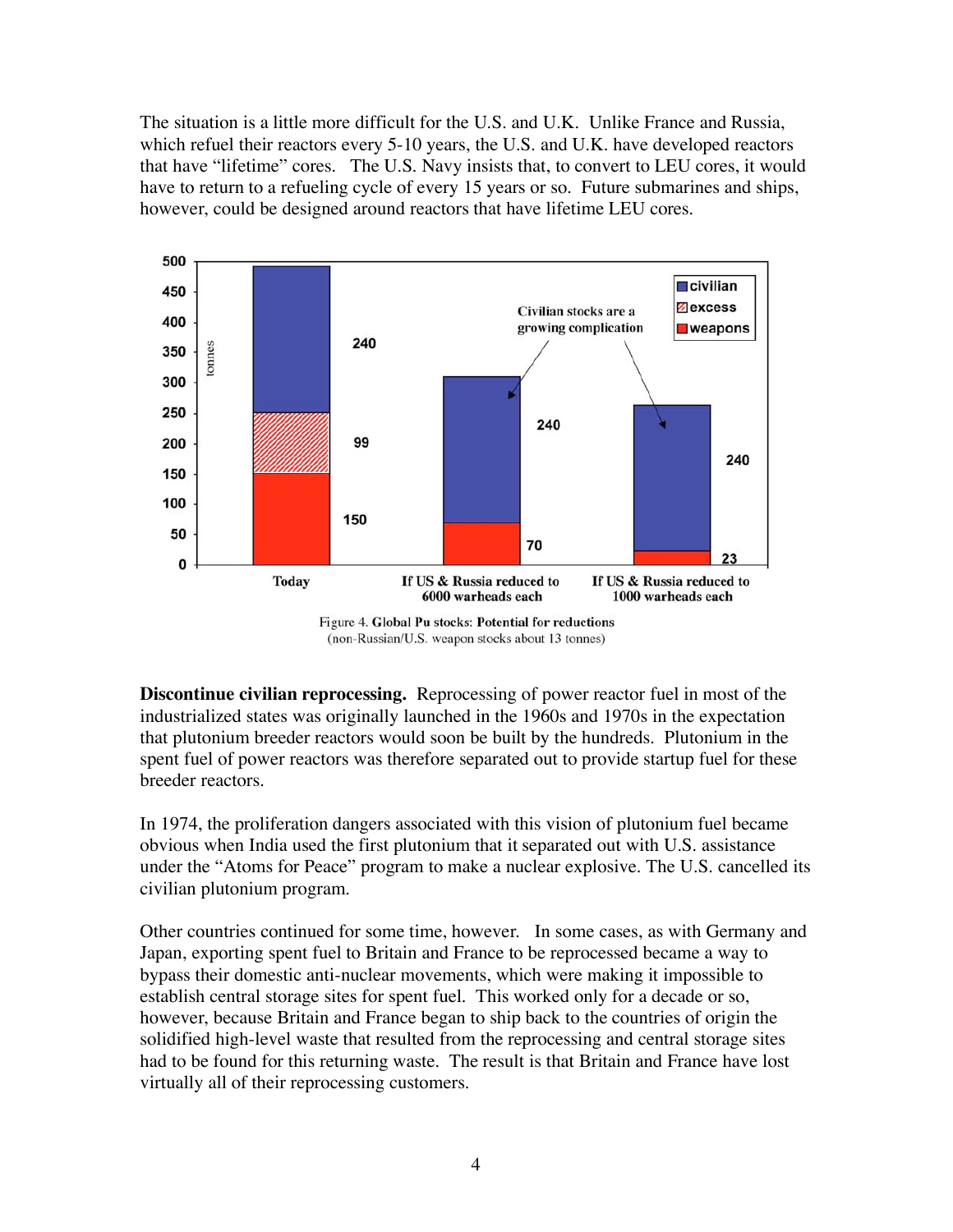The U.K. has decided to abandon reprocessing but is faced with a costly legacy from its program, including about 80 tonnes of separated civilian plutonium for which it has no disposition plan. Russia has a dispositon plan for its 90 tonnes of separated civilian and excess weapons plutonium but that plan depends primarily on future plutonium breeder reactors. The U.S. has a disposition plan for much of its 45 tonnes of excess separated plutonium but the estimated cost of that plan has already climbed above \$10 billion. France is recycling its separated plutonium into mixed-oxide fuel for irradiation in lightwater reactors. The irradiated "mixed-oxide" fuel is being stored at France's reprocessing plant.

It makes little sense to separate more civilian plutonium until the huge stocks of already separated plutonium can be dealt with. For interim storage, plutonium is much more secure in spent fuel than in separated form (see Figure 5).



5 kg Pu in light-weight container. Three cans enough for Nagasaki bomb. Can be processed in a glove box.



Fifty years after discharge, gamma-ray dose still lethal in 20 minutes.

20-tonne transport container & remote handling behind thick walls required to recover plutonium.

Figure 5. Separated plutonium is much less secure than plutonium in spent fuel.

**Convert or decommission HEU-fueled research reactors.** There are currently more than 140 HEU-fueled research reactors in the world. The HEU at these reactor sites amounts to only a few percent of the total global stock of HEU but many of the sites are civilian and much less well protected than sites in the weapon complexes. Some critical assemblies and pulsed reactors contain hundreds of kilograms of barely irradiated HEU. This is a concern because converting HEU into a gun-type (Hiroshima-type) of nuclear explosive is well within the potential reach of terrorist groups. The material also could be diverted to weapons use by the host countries. Indeed, on the eve of the 1991 Gulf War, Saddam Hussein launched a crash program to convert into a weapon HEU in French and Russian supplied research-reactor fuel.